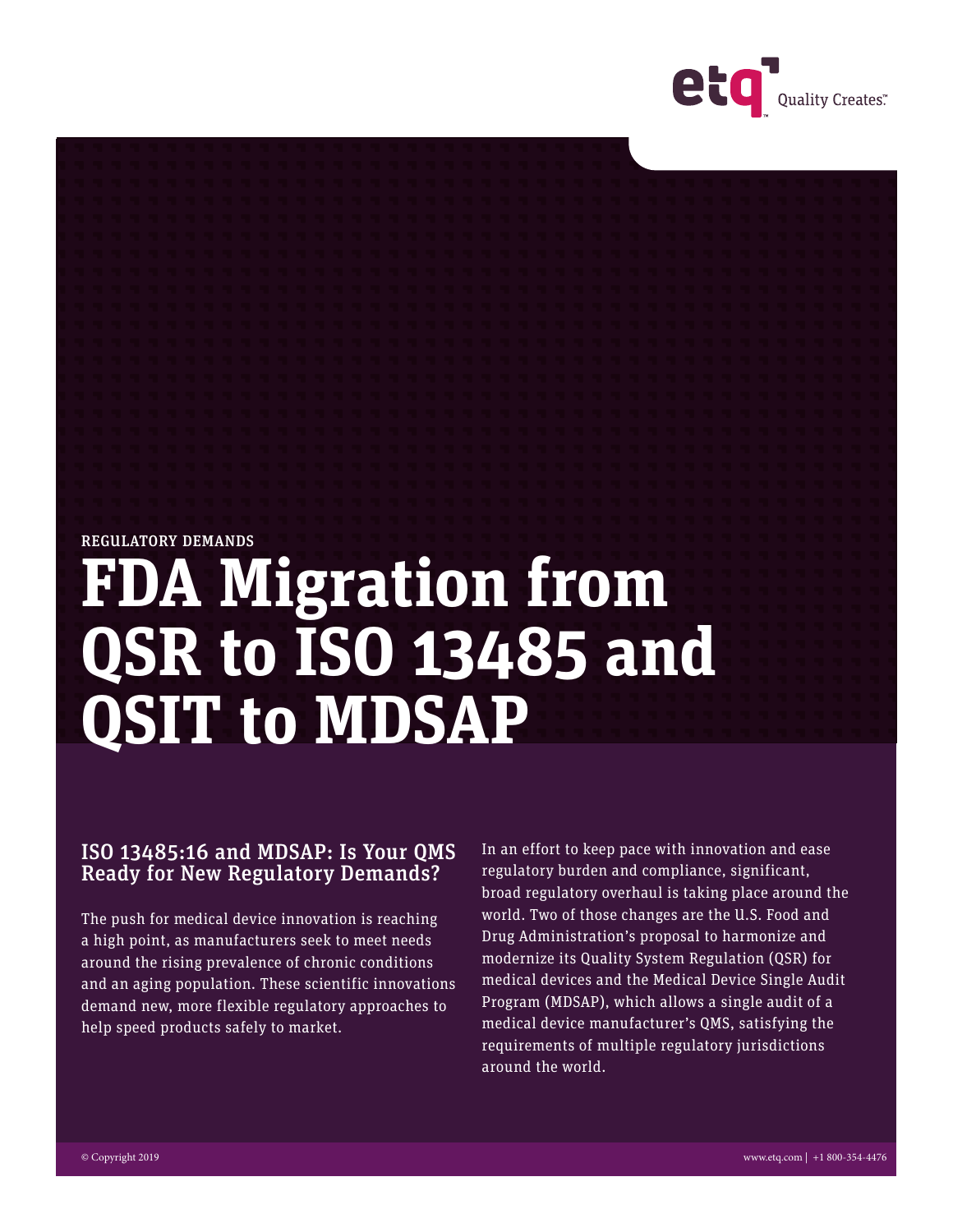## **Introduction**

This paper breaks down these two changes to give manufacturers the guidance they need to ready their quality management systems (QMS) for what lies ahead.

Moving Toward QMS Harmonization and Modernization In early 2018, the FDA announced its intention to harmonize the FDA Quality System Regulation (21 CFR Part 820) with the international quality management system standard ISO 13485:2016 for medical devices. The intent of the shift is to reduce compliance and record keeping burdens on device manufacturers.

ISO 13485 is a voluntary international standard that provides a framework for manufacturers and suppliers to meet common regulatory requirements worldwide, and serves as a strong foundation to meet FDA Part 820 requirements, as well as the requirements of other regulatory bodies around the world.

ISO 13485 has continued to gain recognition globally outside the U.S. Because the FDA participated in the development of the most recent version of ISO 13485, it is now very much in sync with 21 CFR Part 820. FDA full adoption of ISO 13485:2016 would further cement global regulatory harmonization efforts. If finalized, the FDA's new rule would make it more efficient for device manufacturers seeking to sell products globally and would continue to ensure manufacturers adhere to high, internationally accepted quality standards.

This change will also modernize the regulations. ISO 13485 was originally published for use in 1996 and revised a few times since, with the most recent version published in 2016. FDA 21 CFR Part 820, in contrast, is the quality system regulation that any company marketing/selling a medical device product in the U.S. has followed since 1996. The FDA wants the new regulations to reflect the many changes that have occurred in the medical device industry since the QSR took effect more than 20 years ago.

#### Implications for Medical Device Manufacturers

What impact will the transition from QSR to ISO 13485 have on medical device manufacturers? The FDA has indicated they intend to roll out its revised quality system regulation by April 2019. In an attempt to ease concerns among attendees at a MedTech Conference in Philadelphia in Fall 2018, William Maisel, chief medical officer at FDA's Center for Devices and Radiological Health (CDRH), stressed that there will be a public comment period after each step

in the process to adopt the rule proposed in May 2018.<sup>1</sup> Device manufacturers that are already ISO-certified would see little impact from this change and would likely benefit from easier U.S. market access without having to implement FDA QSR processes.

Companies that only market devices in the U.S will have to make the shift from 21 CFR Part 820 to ISO 13485:16, though both systems contain many of the same requirements. Smaller manufacturers may struggle to pull together the resources and knowledge to incorporate the necessary changes into their quality systems and practices.

#### FDA QMS Harmonization Key Points:

- The FDA is adopting ISO 13485:2016 quality system requirements for medical device manufacturers.
- ISO 13485 would replace the FDA Quality System Regulation (QSR) for Medical Device Manufacturing companies.
- FDA alignment to ISO 13485 would align the U.S. market more closely to other major medical device markets.

#### Transitioning Toward a Single Audit Program

In addition to the FDA's plan to harmonize its Quality System Regulation, medical device manufacturer regulatory teams have another upcoming challenge: The International Medical Device Regulators Forum's Medical Device Single Audit Program (MDSAP).

Medical device manufacturers were slow to adopt the MDSAP in its pilot days. However, the initiative has gained traction since the CDRH name it an official program in 2017, with full implementation set for 2019.

The MDSAP allows a single audit of a medical device manufacturer's QMS, which satisfies the requirements of multiple regulatory jurisdictions. The international partners participating in the MDSAP include the Therapeutic Goods Administration (TGA) of Australia, Brazil's Agencia Nacional de Vigilancia Sanitaria (ANVISA), Health Canada, Japan's Ministry of Health and Labour and Welfare (MHLW), and the FDA. MDSAP-recognized auditing organizations are able to conduct a single regulatory audit of a medical device manufacturer that satisfies the relevant requirements of all the participating regulating authorities.

A single audit system provides a host of benefits, including time and cost savings, less business disruption related to multiple regulatory audits, and ease of entry to multiple markets. MDSAP provides

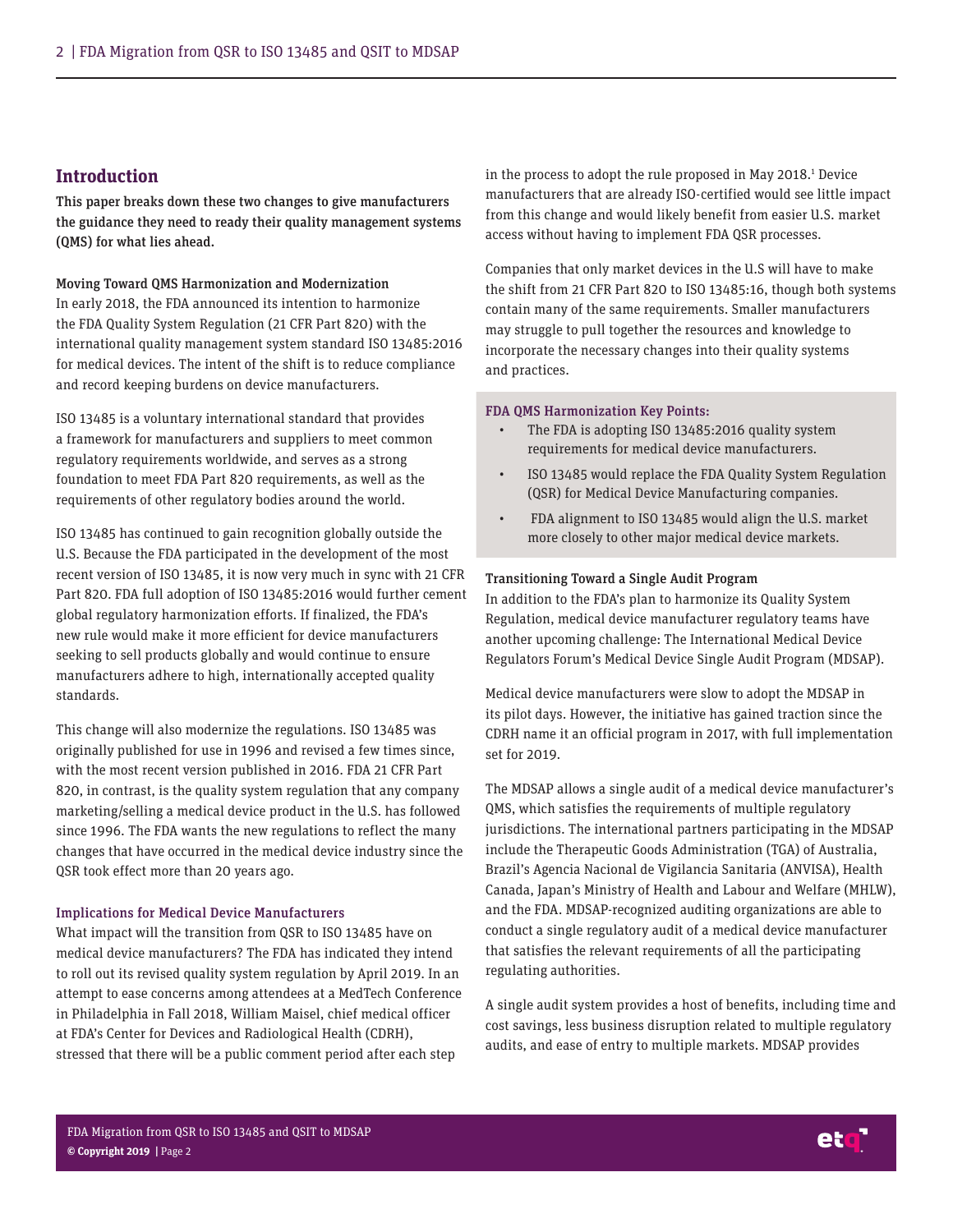sufficient regulatory oversight, while having minimal burden on the industry, and it helps promote consistency, predictability and transparency of regulatory programs through standardization.<sup>2</sup> The MDSAP is quickly becoming the model to follow for most medical device manufacturers selling internationally.

The MDSAP program uses third-party auditors to conduct these audits. MDSAP's audit model covers the requirements of ISO 13485 plus Good Manufacturing Practice (GMP) requirements for each applicable regulatory authority. For example, it covers 21 CFR Part 820 for the U.S. and ANVISA RDC 16/2013 for Brazil. During an MDSAP audit, the auditors will audit only the country-specific regulatory requirements for the MDSAP participant countries in which an organization sells devices.

#### MDSAP: A Series of Audits

An MDSAP audit is actually a series of three audits conducted over a revolving three-year period. These are:

1. Initial certification audit: This is a complete audit of an organization's QMS conducted in accordance with the requirements of ISO/IEC 17021 in two stages:

Stage 1 audit activities evaluate QMS documentation and preparedness to undergo a Stage 2 audit.

Stage 2 audits assess actual compliance of the QMS with the requirements of ISO 13485 and other stipulations of the MDSAP-participating regulatory authorities.

- 2. Surveillance Audit: In the two years following an initial MDSAP certification audit, a surveillance audit is conducted to determine compliance with MDSAP QMS requirements. This audit does not include the review activities that are part of an initial certification audit and does not need to address all MDSAP requirements that are part of Stage 2 activities. A surveillance audit should assess any changes in the manufacturer's products or QMS processes since the initial certification audit was performed.
- 3. Recertification audit: A recertification audit is conducted in the third year following the initial certification audit. This audit is intended to evaluate a manufacturer's QMS for continued suitability and ability to meet QMS requirements under the MDSAP. A certification audit employs more precise sampling and typically takes less time than the initial certification audit. 3

#### What are the benefits of MDSAP?

A single audit would:

- Minimize disruptions to manufacturers due to multiple regulatory audits
- Provide predictable audit schedules
- Streamline manufacturer entry to multiple markets, improving patient access to treatment and patient health.
- Leverage regulatory resources
- Incorporate ISO 13485 assessment
- Reduce time and resources devoted to dealing with findings from multiple audits
- Reduce cost of audits compared to independent audits
- Improve industry transparency 4

#### How an MDSAP Audit Works

The MDSAP audit follows the process approach: It moves in a topdown direction and is conducted in a structured and logical manner. The audit begins with a review of all standard operating procedures and continues through a series of step-by-step questions. The questions are taken from an audit checklist and do not vary.

#### The audit sequence covers four primary processes:

- 1. Management
- 2. Measurement, Analysis and Improvement
- 3. Design and Development
- 4. Production and Service Controls

#### It also covers three supporting processes:

- 1. Purchasing
- 2. Device Marketing Authorization and Facility Registration
- 3. Medical Device Events and Advisory Notices Reporting

Unlike an ISO audit that remains focused on one specific set of procedures, an MDSAP audit follows links to related processes. As such, it is important to have regulatory team members readily available during an MDSAP audit. The FDA Companion Document is a helpful resource that shows examples of these links. During an audit, manufacturers can also expect a heavy focus on risk management activities as they relate to all QMS processes.

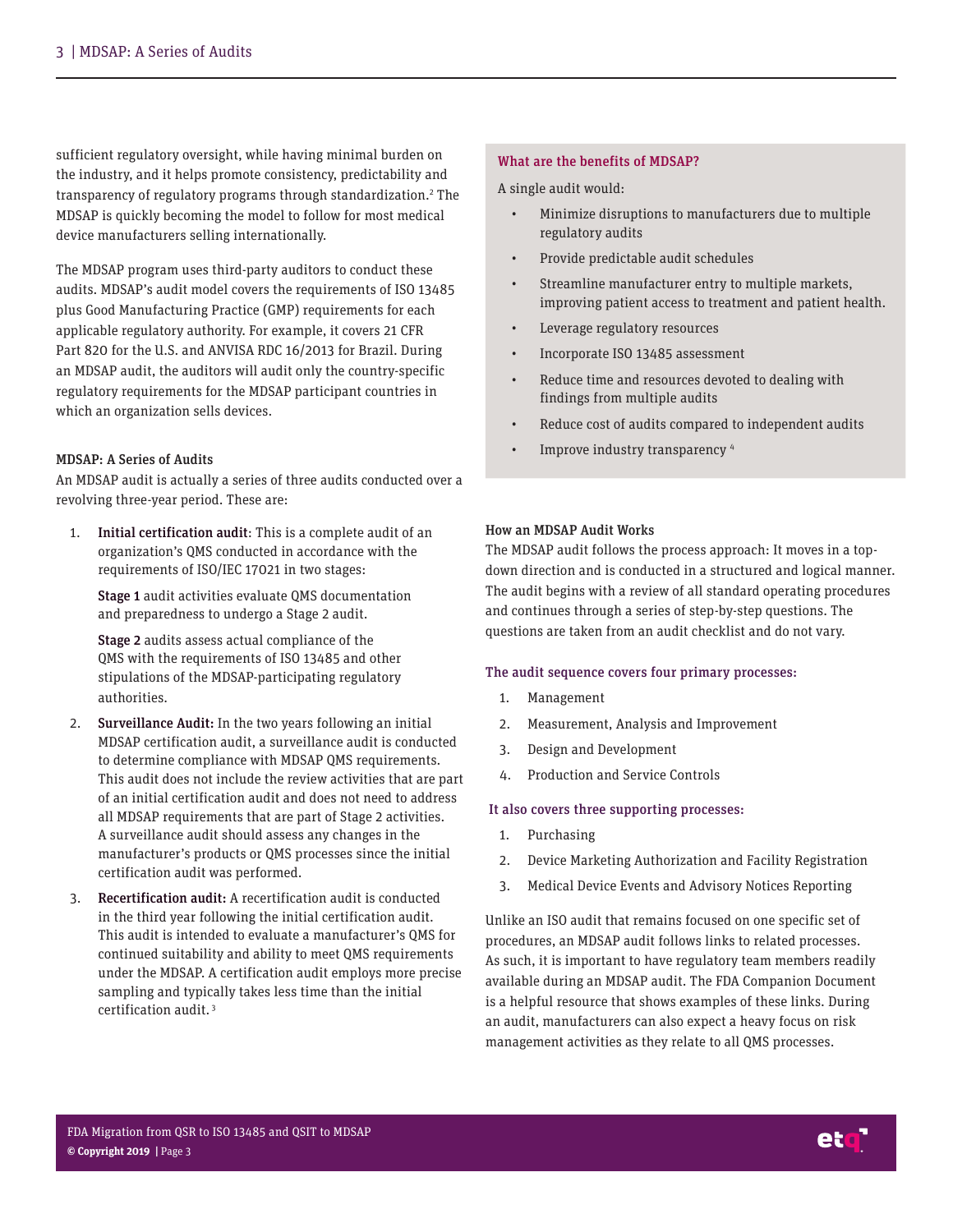#### The MDSAP Grading System

The FDA Quality System Inspection Technique and other audit grading approaches use terminology such as "major finding," "minor finding" and "opportunity for improvement." Unlike those approaches, the MDSAP has established objective criteria to characterize the significance of findings that can be easily shared among participating regulatory authorities.



The MDSAP uses a 5-point rating scale: 1 (least critical) to 5 (most critical). A grade of 1, 2 or 3 is considered a minor nonconformity, and grades 4 and 5 are more serious

## The MDSAP audit process ensures a single audit provides efficient, thorough coverage of QMS requirements covering:

- ISO 13485
- Brazilian Good Manufacturing Practices (ANVISA RDC 16)
- Japanese requirements (MHLW MO 169)
- FDA's Quality System Regulation (21 CFR Part 820)
- Country-specific registration and licensing requirements
- Country-specific adverse event reporting requirements
- Other country-specific requirements beyond QMS

#### Preparation Begins Now

Many reasons exist for medical device manufacturers to transition to ISO 13485:16 and MDSAP. For example, as of Dec. 31, 2018, any company that sells medical devices to Canada will either need to hold an MDSAP certificate or show proof that they are on track to be MDSAP-certified.<sup>5</sup>

Manufacturers that aren't already prepared for ISO 13485:16 and MDSAP can get started by doing the following:

1. Learn about ISO 13485 and MDSAP. A good place to start is by gathering general information online. The FDA website, including the MDSAP Companion Document, as well as the other four jurisdictions' regulatory authority websites all provide useful information.

- 2. Conduct a readiness assessment. Understand what the organization must do to transition from meeting current medical device certification requirements to meeting the requirements of ISO 13485 and MDSAP. If the organization is not ready, where are the gaps?
- 3. Develop a transition plan to ensure compliance with the new requirements. Actions may include:
	- Thoroughly understanding the new regulatory requirements
	- Including needed resources and budget during strategic planning process
	- Coordinating training for the appropriate staff
- 4. Update the quality management system. Companies not currently ISO 13485 certified must create a quality management system that meets the requirements and begin the process of certification with an accredited certification body.
- 5. Select a QMS software partner. Find a partner that offers a solutions-based, best practices approach to compliance software that exceeds GMP standards and improves compliance and quality for the organization. It's important, too, that the software offer enough flexibility and configurability that it can map precisely to the customer's current work flows and processes, with minimal effort.

In an increasingly global regulatory environment, these new regulations present challenges, but also offer the opportunity to streamline quality management processes, improve operational efficiencies and, most importantly, improve patient outcomes. Manufacturers that begin preparing for FDA alignment to ISO 13485 and MDSAP audits now will position themselves for compliance in the rapidly changing regulatory landscape.